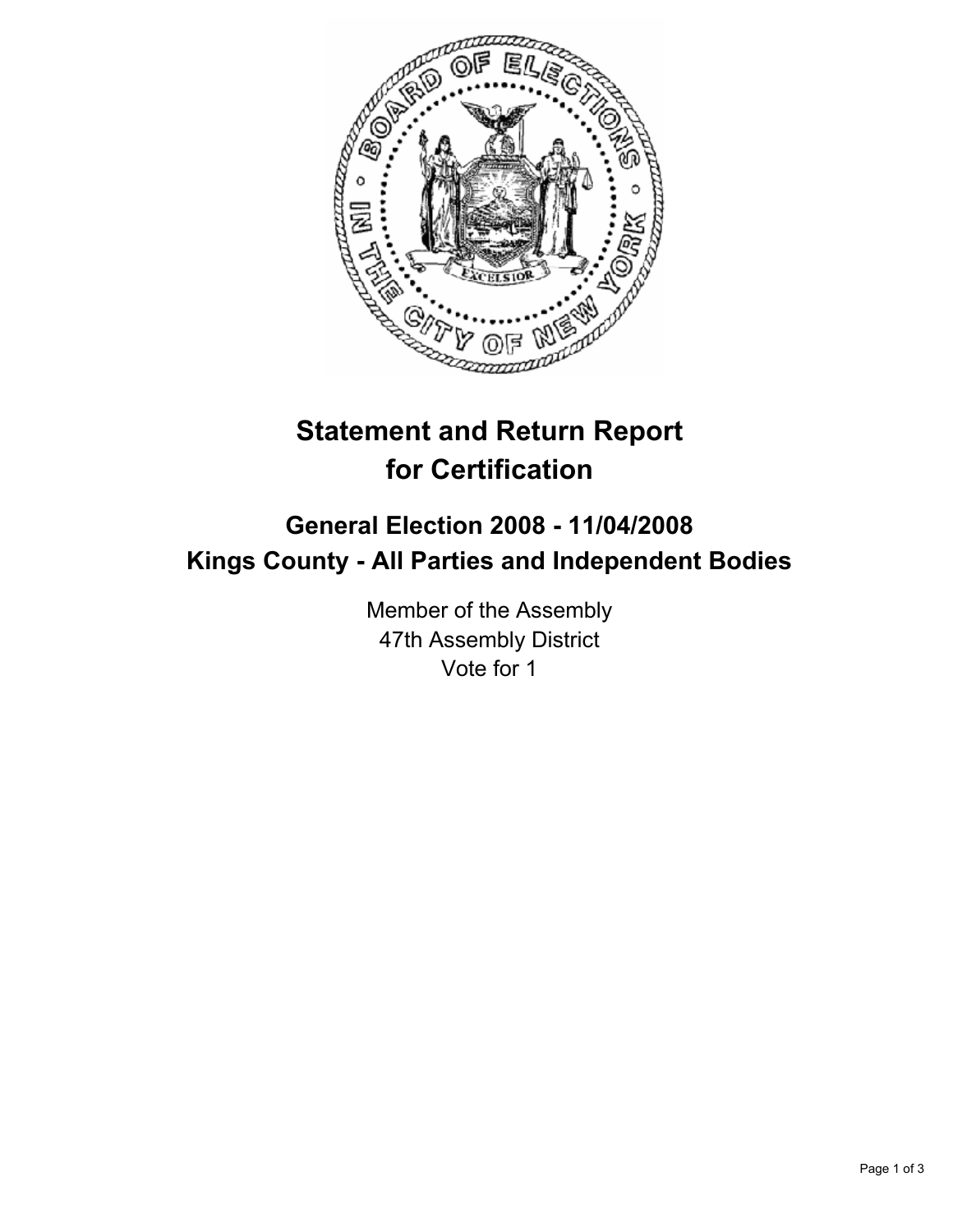

### **Assembly District 47**

| PUBLIC COUNTER                    | 24,346 |
|-----------------------------------|--------|
| <b>EMERGENCY</b>                  | 108    |
| ABSENTEE/MILITARY                 | 671    |
| <b>AFFIDAVIT</b>                  | 928    |
| <b>Total Ballots</b>              | 26,180 |
| WILLIAM COLTON (DEMOCRATIC)       | 14,178 |
| RUSSELL C GALLO (REPUBLICAN)      | 5,229  |
| RUSSELL C GALLO (CONSERVATIVE)    | 398    |
| WILLIAM COLTON (WORKING FAMILIES) | 771    |
| MARK TREYGER (WRITE-IN)           |        |
| <b>Total Votes</b>                | 20,577 |
| Unrecorded                        | 5.603  |